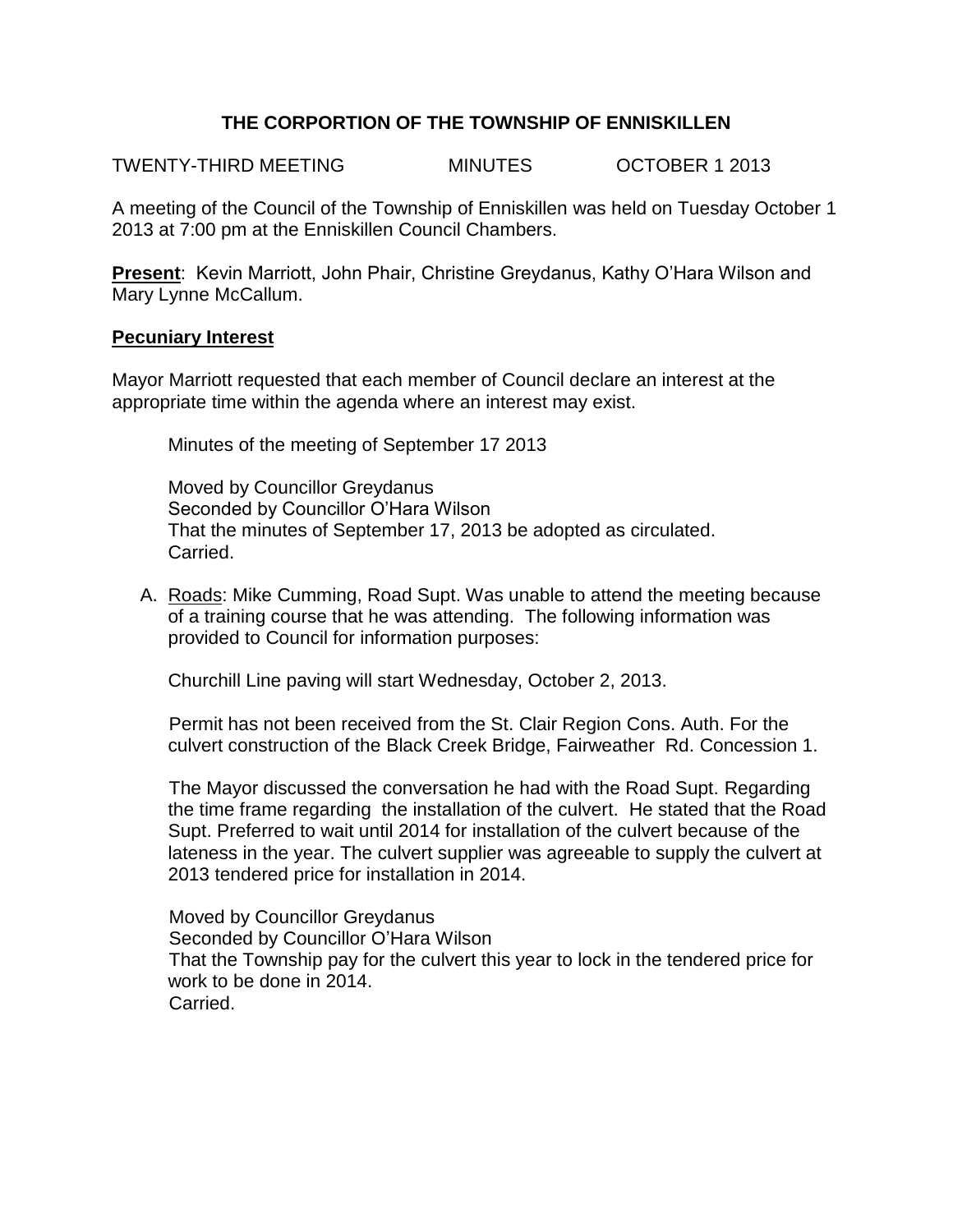#### B. Correspondence for information

- 1. Federation of Canadian Municipalities communique September 13, 2013
- 2. County of Lambton
	- 1. Long Term Care Division Treasured Memories Fundraising Auction
	- 2. Warden's Citizen of the month St Joseph's Hospice
	- 3. St Joseph's Hospice \$10,000 raised
	- 4. Lambton County Forest-land area increased
- 3. Jardine Lloyd Thompson Risk Reporter September 2013
- 4. Shoppers Drug Mart- Petrolia Sexual Assault Survivors Centre donation
- 5. Sarnia Centennial Celebration Committee
- 6. Ontario Power Authority Fit Program funding
- 7. Ontario Aggregate Resources Corporation
- 8. BI National Blue Water Regional Collaboration Conference agenda
- 9. Bill 56 MPP Sylvia Jones Aggregate Recycling Promotion Act

Moved by Councillor Greydanus Seconded by Councillor Phair That the Council support MPP Sylvia Jones members Bill 56 "Aggregate Recycling Promotion Act". Carried.

Moved by Councillor Phair Seconded by Councillor McCallum

That correspondence items C1 to C8 be received and filed. Carried.

### C. Correspondence requiring motions

1. Resolution Southwest Economic Alliance Regional Transportation Action Plan

Council instructed that the Clerk prepare a resolution in regards to supporting the resolution of Southwest Economic Alliance and place this item on the next meeting of Council.

2. Resolution Kenora- provincial ban on flying lanterns

Moved by Councillor Greydanus Seconded by Councillor O'Hara Wilson That the Council support the City of Kenora's resolution regarding the provincial ban on flying lanterns. Carried.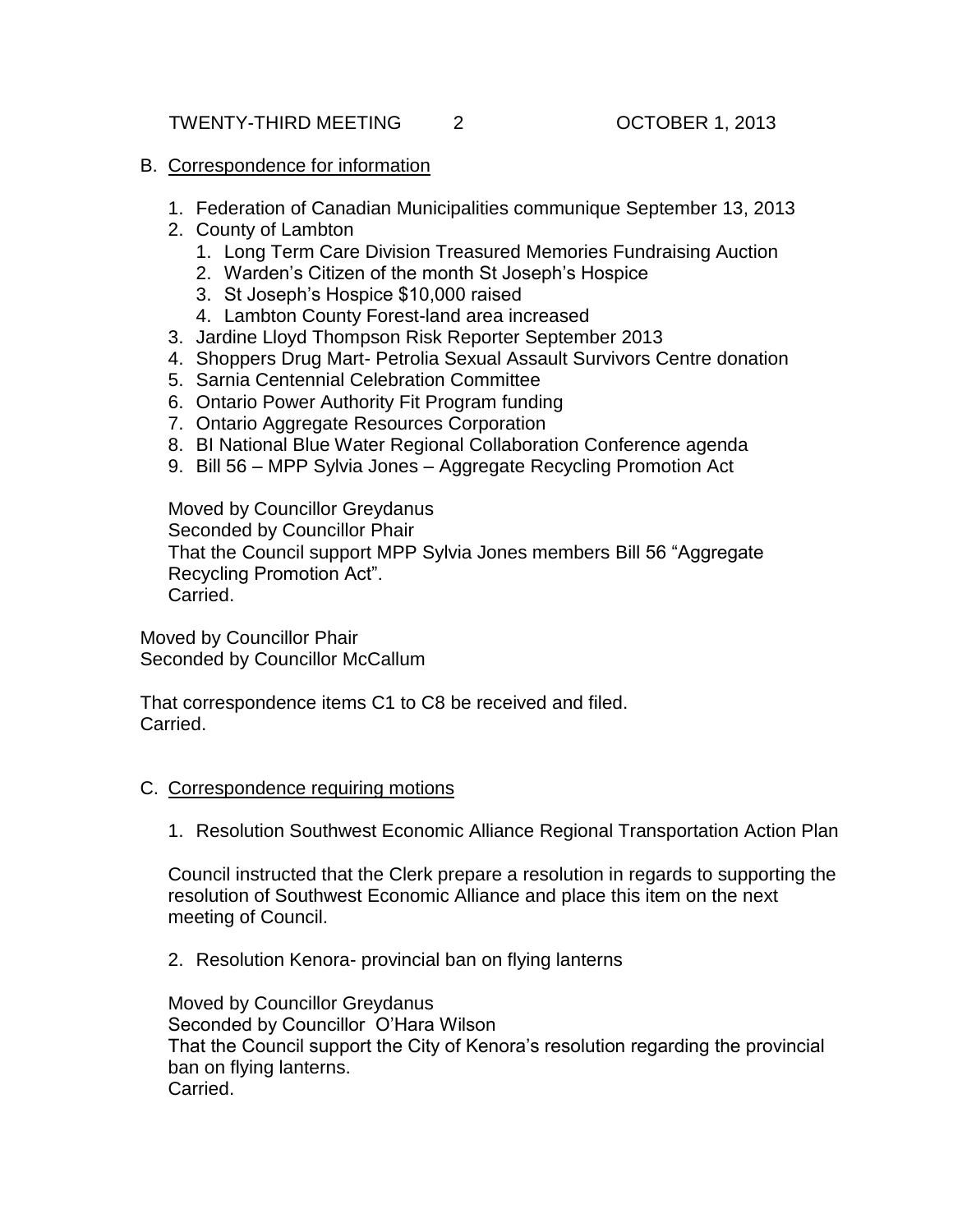TWENTY-THIRD MEETING 3 COTOBER 1, 2013

3. Bancroft Hastings Highlands Disaster Relief Committee- grant request

Moved by Councillor Phair Seconded by Councillor O'Hara Wilson The the Township donate \$250.00 for the Bancroft Hastings Highlands disaster relief committee. Carried.

4. Moore Agriculture Society Brigden Fair Oct 11-13

Moved by Councillor O'Hara Wilson Seconded by Councillor McCallum That the Mayor represent the Township at the 163 rd Brigden Fall Fair Official Opening on Friday, October 11, 2013. Carried.

D. Accounts – cheque 6326 – 6355 \$76,012.26 cheque 6356 – 6368 \$6,710.48

 Moved by Councillor O'Hara Wilson Seconded by Councillor Greydanus That the accounts be paid as circulated. Carried.

- E. Bylaws
	- 1. Bylaw 77 of 2013 Confirmation Bylaw

Moved by Councillor McCallum Seconded by Councillor Greydanus That bylaw 77 of 2013 be read a first, second & third time and finally passed this 1<sup>st</sup> day of October, 2013. Carried.

- F. Other Business
	- 1. Oil Springs Legion Remembrance Day ceremony November 10, 2013 11:00 a.m.

Moved by Councillor O'Hara Wilson Seconded by Councillor McCallum That the Mayor represent the Township at the Oil Springs Legion Remembrance Day ceremony on November 10, 2013 at 11:00 a.m. Carried.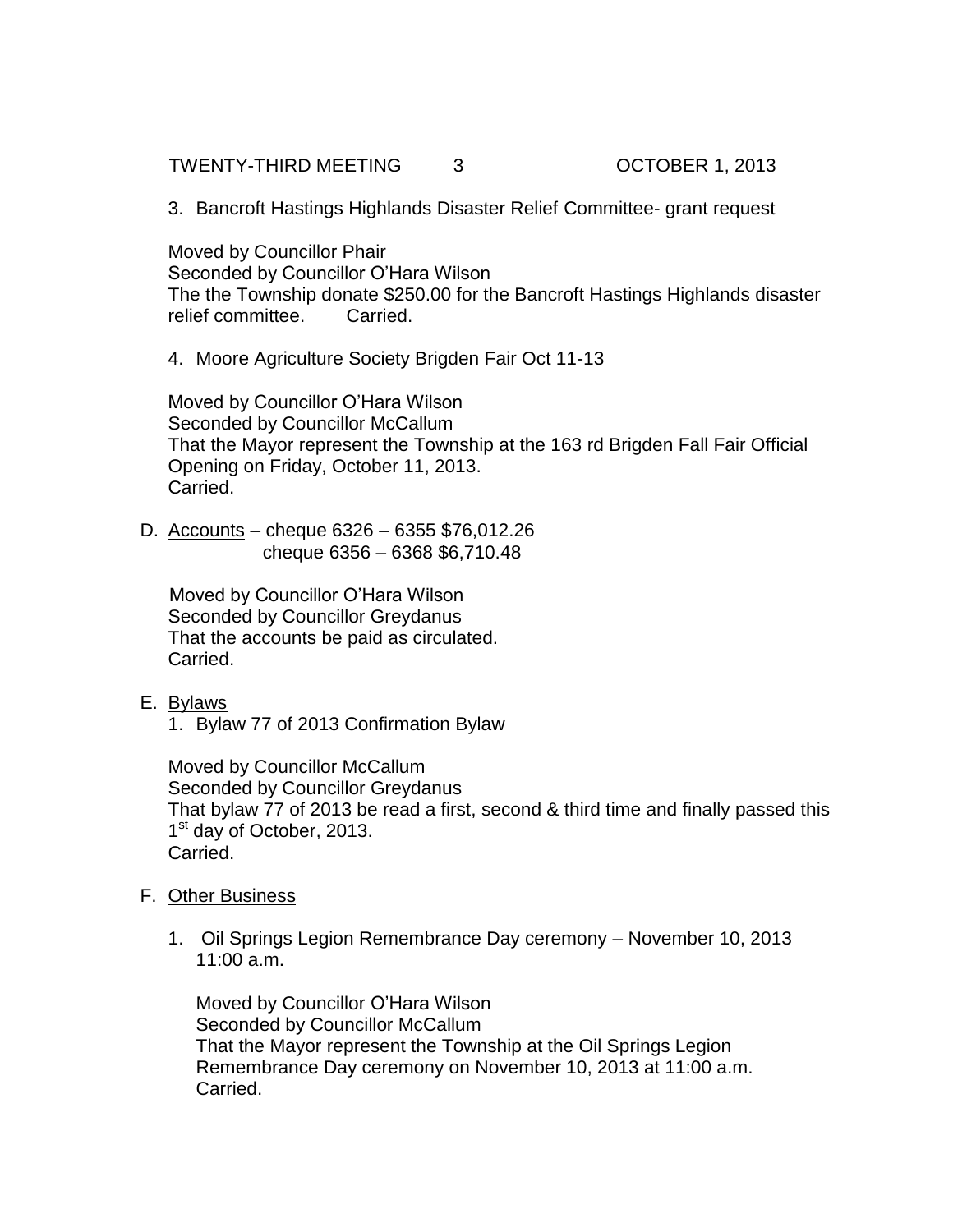TWENTY-THIRD MEETING 4 OCTOBER 1, 2013

2. Oil City Cemetery Bylaw 64 of 2013 "Schedule A"

Councillor O'Hara Wilson explained the reason for amending Schedule "A" of Bylaw 64 of 2013. She stated that the Cemetery Board had approved the amendment at a meeting held last week.

Moved by Councillor O'Hara Wilson Seconded by Councillor Greydanus That Schedule "A" of Bylaw 64 of 2013 be amended to include under Cemetery Manager charges, "Interment Fees cremation grave \$250.00". Carried.

3. Penny Phillips – Emergency Exercise held Sept. 23, 2013.

Penny Phillips submitted a review of the emergency exercise held on Sept. 23, 2013. The topic of the exercise was pertaining to a propane tank explosion.

4. Councillor O'Hara Wilson reported that she had contacted approximately 8 different parties regarding placing a cement pad for the placement of the miniature church in the Oil City Cemetery. No one was interested in doing this work because of the nature of the size of this project. She informed Council that Jason Myers was willing to do this job to be completed by the end of the year at a total cost of \$1,204.00. The work would take approximately a half a day to construct.

Moved by Councillor O'Hara Wilson Seconded by Councillor McCallum

That Jason Myers be hired to construct a cement pad for the miniature church in the Oil City Cemetery. Carried.

Councillor O'Hara Wilson reported that she had been contacted by a Township ratepayer in regards to placing the Township drainage map on the Township web site.

Council instructed that a list be prepared regarding forms and other information that could be placed on the Township web site and report back to Council.